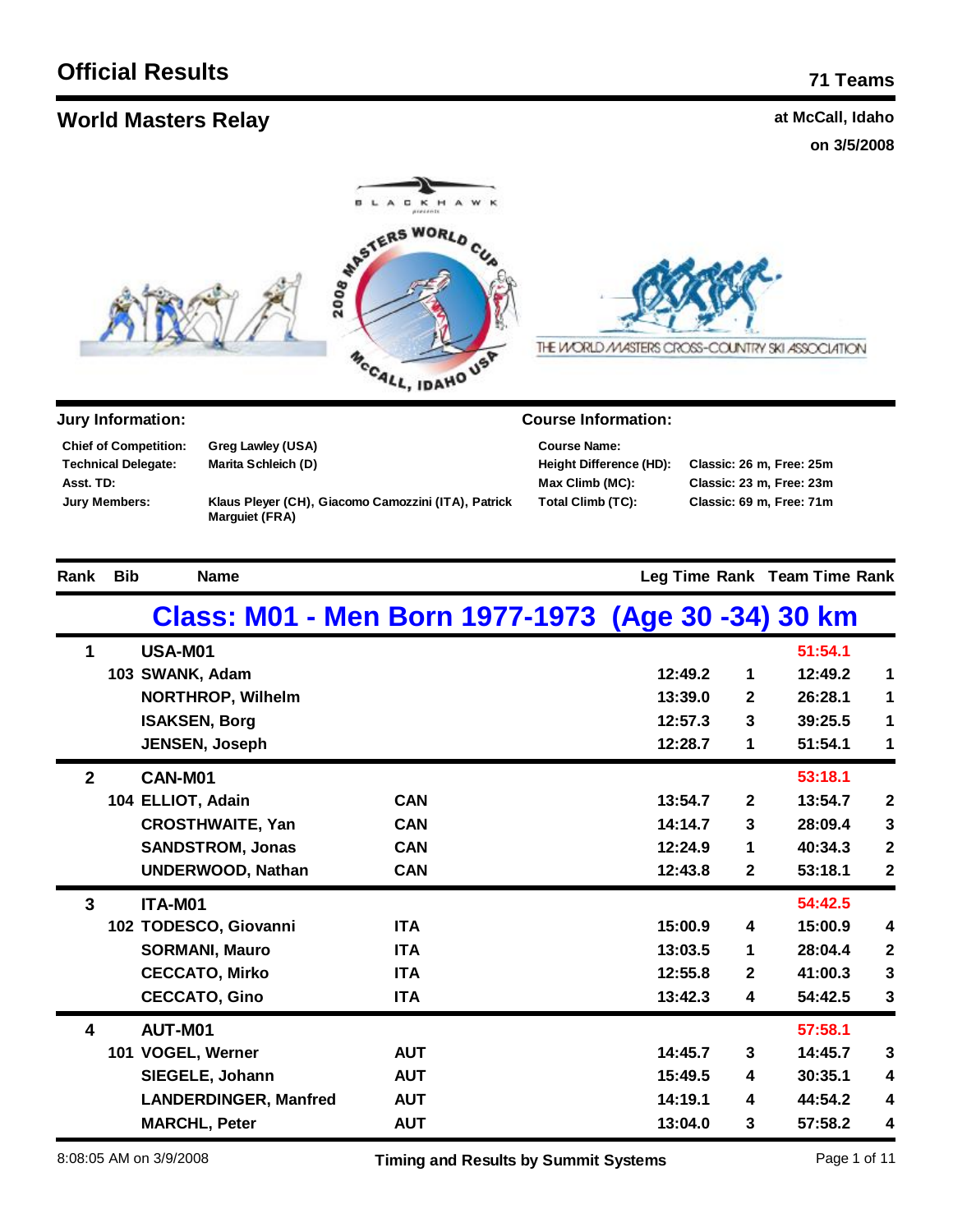| Rank           | <b>Bib</b> | <b>Name</b>                 |                                                    |         |                  | Leg Time Rank Team Time Rank |                  |
|----------------|------------|-----------------------------|----------------------------------------------------|---------|------------------|------------------------------|------------------|
|                |            |                             | Class: M02 - Men Born 1972-1968 (Age 35 -39) 30 km |         |                  |                              |                  |
| 1              |            | <b>RUS-M02</b>              |                                                    |         |                  | 48:20.6                      |                  |
|                |            | 203 SCHASTLIVYY, German     | <b>RUS</b>                                         | 12:15.2 | 1                | 12:15.2                      | 1                |
|                |            | <b>MINDRIN, Alexandr</b>    | <b>RUS</b>                                         | 12:34.5 | 1                | 24:49.7                      | 1                |
|                |            | KOZLOV, Yury                | <b>RUS</b>                                         | 11:34.5 | 1                | 36:24.2                      | 1                |
|                |            | PUSHKAREV, Alexandr         | <b>RUS</b>                                         | 11:56.4 | 3                | 48:20.6                      | 1                |
| $\overline{2}$ |            | ITA-M02                     |                                                    |         |                  | 50:18.5                      |                  |
|                |            | 202 MANTINI, Paolo          | <b>ITA</b>                                         | 13:35.5 | 3                | 13:35.5                      | $\mathbf{3}$     |
|                |            | <b>SORMANI, Innocente</b>   | <b>ITA</b>                                         | 13:31.1 | 2                | 27:06.6                      | 3                |
|                |            | <b>BAU, Antonio Attilio</b> | <b>ITA</b>                                         | 11:50.0 | 2                | 38:56.5                      | $\mathbf 2$      |
|                |            | DI GREGORIO, Alfio          | <b>ITA</b>                                         | 11:22.0 | 1                | 50:18.5                      | $\mathbf 2$      |
| 3              |            | <b>USA-M02</b>              |                                                    |         |                  | 51:00.6                      |                  |
|                |            | 201 STREUBEL, Dan           |                                                    | 13:04.7 | $\mathbf{2}$     | 13:04.7                      | $\boldsymbol{2}$ |
|                |            | <b>MOSELEY, Clay</b>        |                                                    | 13:49.4 | 3                | 26:54.1                      | $\mathbf{2}$     |
|                |            | <b>WHITE, Stephen</b>       |                                                    | 12:13.4 | 3                | 39:07.5                      | 3                |
|                |            | <b>BROTHERS, Michael</b>    |                                                    | 11:53.2 | 2                | 51:00.6                      | 3                |
|                |            |                             | Class: M03 - Men Born 1967-1963 (Age 40 -44) 30 km |         |                  |                              |                  |
| $\mathbf 1$    |            | <b>USA-M03</b>              |                                                    |         |                  | 50:39.9                      |                  |
|                |            | 304 HARKESTAD, Rune         |                                                    | 13:16.4 | 3                | 13:16.4                      | $\mathbf{3}$     |
|                |            | <b>NIGGEMANN, Dale</b>      |                                                    | 13:36.8 | 4                | 26:53.2                      | 3                |
|                |            | HARVEY, Ian                 |                                                    | 11:56.7 | 2                | 38:49.9                      | $\mathbf 2$      |
|                |            | <b>JENSEN, Eric</b>         |                                                    | 11:50.0 | 1                | 50:39.9                      | 1                |
| $\mathbf{2}$   |            | <b>RUS-M03</b>              |                                                    |         |                  | 50:47.4                      |                  |
|                |            | 305 PLEKHANOV, Anatoly      | <b>RUS</b>                                         | 13:07.2 | 1                | 13:07.2                      | 1                |
|                |            | <b>VEDENEEV, Dmitry</b>     | <b>RUS</b>                                         | 12:46.2 | 2                | 25:53.5                      | $\mathbf{2}$     |
|                |            | <b>KRUTIKHIN, Victor</b>    | <b>RUS</b>                                         | 12:36.2 | $\mathbf 3$      | 38:29.7                      | $\mathbf 1$      |
|                |            | <b>USATOV, Alexander</b>    | <b>RUS</b>                                         | 12:17.7 | 5                | 50:47.4                      | $\boldsymbol{2}$ |
| 3              |            | GER-M03                     |                                                    |         |                  | 51:09.2                      |                  |
|                |            | 303 LANGER, Bernhard        | <b>GER</b>                                         | 13:14.2 | $\boldsymbol{2}$ | 13:14.2                      | $\boldsymbol{2}$ |
|                |            | <b>SCHNEIDER, Bernhard</b>  | <b>GER</b>                                         | 12:38.8 | 1                | 25:53.0                      | 1                |
|                |            | FEIST, Frank                | <b>GER</b>                                         | 13:05.2 | 5                | 38:58.1                      | $\mathbf{3}$     |
|                |            | <b>KLUEGER, Christian</b>   | <b>GER</b>                                         | 12:11.1 | 4                | 51:09.3                      | $\mathbf{3}$     |
| 4              |            | NOR-M03                     |                                                    |         |                  | 51:13.6                      |                  |
|                |            | 301 BERSTAD, Ketil          | <b>NOR</b>                                         | 13:49.4 | 5                | 13:49.4                      | 5                |
|                |            | ØYBERG, Sigvald             | <b>NOR</b>                                         | 13:25.2 | 3                | 27:14.6                      | 4                |
|                |            | <b>BREIVIK, Terje</b>       | <b>NOR</b>                                         | 11:52.9 | 1                | 39:07.5                      | 4                |
|                |            | <b>ENEVOLDSEN, Jon Arne</b> | <b>NOR</b>                                         | 12:06.2 | 3                | 51:13.7                      | 4                |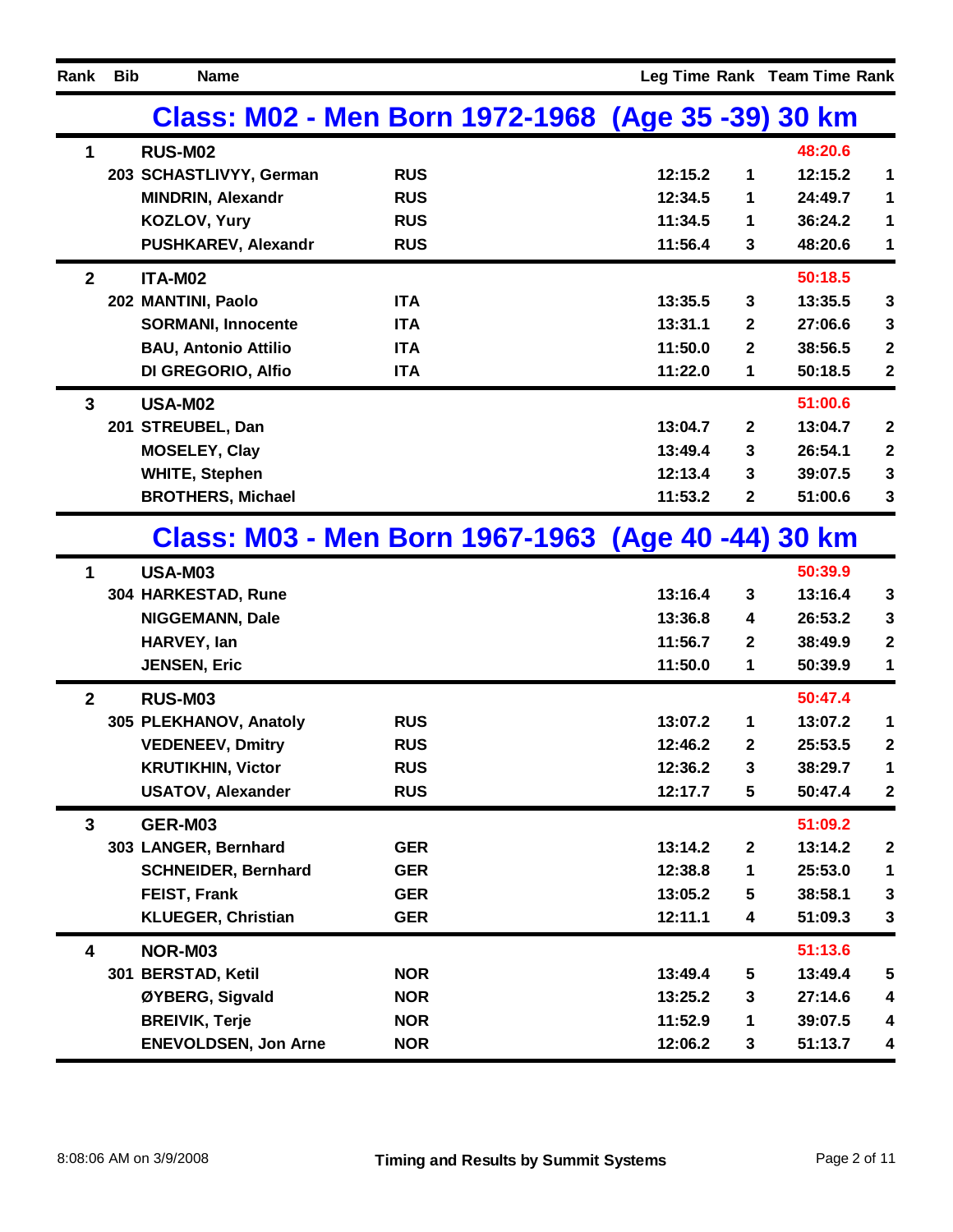| Rank            | <b>Bib</b> | <b>Name</b>                                        |            |                                             |         |                         | Leg Time Rank Team Time Rank |                         |
|-----------------|------------|----------------------------------------------------|------------|---------------------------------------------|---------|-------------------------|------------------------------|-------------------------|
| $5\phantom{.0}$ |            | CAN-M03                                            |            |                                             |         |                         | 53:21.2                      |                         |
|                 |            | 302 GROENEVELD, John                               | <b>CAN</b> |                                             | 13:40.5 | 4                       | 13:40.5                      | 4                       |
|                 |            | <b>DAIGLE, Victor</b>                              | <b>CAN</b> |                                             | 14:37.3 | 5                       | 28:17.8                      | ${\bf 5}$               |
|                 |            | SÉVIGNY, Yvon                                      | <b>CAN</b> |                                             | 13:02.3 | 4                       | 41:20.1                      | $\overline{\mathbf{5}}$ |
|                 |            | <b>TOLOMICZENKO, Paul</b>                          | <b>CAN</b> |                                             | 12:01.1 | $\mathbf 2$             | 53:21.2                      | ${\bf 5}$               |
|                 |            | Class: M04 - Men Born 1962-1958 (Age 45 -49) 30 km |            |                                             |         |                         |                              |                         |
| 1               |            | <b>RUS-M04</b>                                     |            |                                             |         |                         | 50:26.6                      |                         |
|                 |            | 404 ROCHEV, Alexander                              | <b>RUS</b> |                                             | 12:49.4 | $\mathbf{2}$            | 12:49.4                      | $\boldsymbol{2}$        |
|                 |            | <b>IVANOV, SERGEY</b>                              | <b>RUS</b> |                                             | 12:53.3 | 1                       | 25:42.8                      | 1                       |
|                 |            | <b>KLINOV, Alexander</b>                           | <b>RUS</b> |                                             | 12:16.0 | 2                       | 37:58.8                      | 1                       |
|                 |            | <b>KOMYAGIN, Alexandr</b>                          | <b>RUS</b> |                                             | 12:27.8 | 4                       | 50:26.6                      | 1                       |
| $\mathbf{2}$    |            | ITA-M04                                            |            |                                             |         |                         | 50:33.0                      |                         |
|                 |            | 406 ENGLARO, Giampaolo                             | <b>ITA</b> |                                             | 12:46.5 | 1                       | 12:46.5                      | 1                       |
|                 |            | <b>MAGNABOSCO, Diego</b>                           | <b>ITA</b> |                                             | 13:32.4 | 3                       | 26:18.9                      | $\mathbf 2$             |
|                 |            | <b>CONCINI, Mario</b>                              | <b>ITA</b> |                                             | 12:21.3 | 3                       | 38:40.2                      | $\boldsymbol{2}$        |
|                 |            | PENASA, Gianni                                     | <b>ITA</b> |                                             | 11:52.8 | 1                       | 50:33.1                      | $\boldsymbol{2}$        |
| 3               |            | <b>USA-M04</b>                                     |            |                                             |         |                         | 51:00.9                      |                         |
|                 |            | 401 MAKAREWICZ, Barry                              |            |                                             | 13:07.6 | 4                       | 13:07.6                      | 4                       |
|                 |            | <b>BAIC, Milan</b>                                 |            |                                             | 13:27.3 | $\mathbf{2}$            | 26:34.9                      | $\mathbf 3$             |
|                 |            | <b>MACLEAN, David</b>                              |            |                                             | 12:13.8 | 1                       | 38:48.7                      | 3                       |
|                 |            | <b>MURDOCH, Kent</b>                               |            |                                             | 12:12.3 | 3                       | 51:01.0                      | $\mathbf 3$             |
| 4               |            | AUT-M04                                            |            |                                             |         |                         | 54:33.3                      |                         |
|                 |            | 407 SCHWENDINGER, Hans P                           | <b>AUT</b> |                                             | 12:59.2 | 3                       | 12:59.2                      | 3                       |
|                 |            | <b>ILLMER, Sebastian</b>                           | <b>AUT</b> |                                             | 14:57.5 | 5                       | 27:56.7                      | 4                       |
|                 |            | <b>FELDER, Georg</b>                               | <b>AUT</b> |                                             | 13:29.1 | 4                       | 41:25.8                      | 4                       |
|                 |            | <b>INNERHOFER, Johann</b>                          | <b>AUT</b> |                                             | 13:07.6 | 5                       | 54:33.3                      | 4                       |
| 5               |            | GER-M04                                            |            |                                             |         |                         | 56:18.8                      |                         |
|                 |            | 402 KOELBEL, Frank                                 | <b>GER</b> |                                             | 14:19.8 | $6\phantom{1}$          | 14:19.8                      | $\bf 6$                 |
|                 |            | <b>GOENNER, Ekkehard</b>                           | <b>GER</b> |                                             | 14:26.9 | 4                       | 28:46.7                      | 5                       |
|                 |            | <b>BERG, Peter</b>                                 | <b>GER</b> |                                             | 13:45.0 | 5                       | 42:31.7                      | 5                       |
|                 |            | <b>BALTROMEJUS, Karl-Hein</b>                      | <b>GER</b> |                                             | 13:47.2 | $\overline{7}$          | 56:18.8                      | 5                       |
| 6               |            | FRA-M04                                            |            |                                             |         |                         | 56:26.7                      |                         |
|                 |            | 405 PEPKE, Pep                                     | <b>FRA</b> |                                             | 14:18.4 | $\sqrt{5}$              | 14:18.4                      | ${\bf 5}$               |
|                 |            | <b>MONIN, Didier</b>                               | <b>FRA</b> |                                             | 16:12.7 | 8                       | 30:31.1                      | $\bf 6$                 |
|                 |            | <b>GRINDLER, Gilles</b>                            | <b>FRA</b> |                                             | 13:55.4 | $\overline{\mathbf{r}}$ | 44:26.5                      | $\bf 6$                 |
|                 |            | <b>DUCHAMPT, Jean Francoi</b>                      | <b>FRA</b> |                                             | 12:00.3 | $\mathbf{2}$            | 56:26.8                      | $\bf 6$                 |
| $\overline{7}$  |            | <b>SUI-M04</b>                                     |            |                                             |         |                         | 59:11.5                      |                         |
|                 |            | 403 WASER, Beat                                    | <b>SUI</b> |                                             | 15:35.8 | 8                       | 15:35.8                      | 8                       |
|                 |            | <b>MEISTER, Heinz</b>                              | <b>SUI</b> |                                             | 15:18.6 | 6                       | 30:54.4                      | ${\bf 8}$               |
|                 |            | <b>HUG, Werner</b>                                 | <b>SUI</b> |                                             | 14:49.2 | 8                       | 45:43.5                      | ${\bf 8}$               |
|                 |            | <b>STEINER, Walter</b>                             | <b>SUI</b> |                                             | 13:28.0 | 6                       | 59:11.6                      | $\overline{7}$          |
|                 |            | 8:08:06 AM on 3/9/2008                             |            | <b>Timing and Results by Summit Systems</b> |         |                         | Page 3 of 11                 |                         |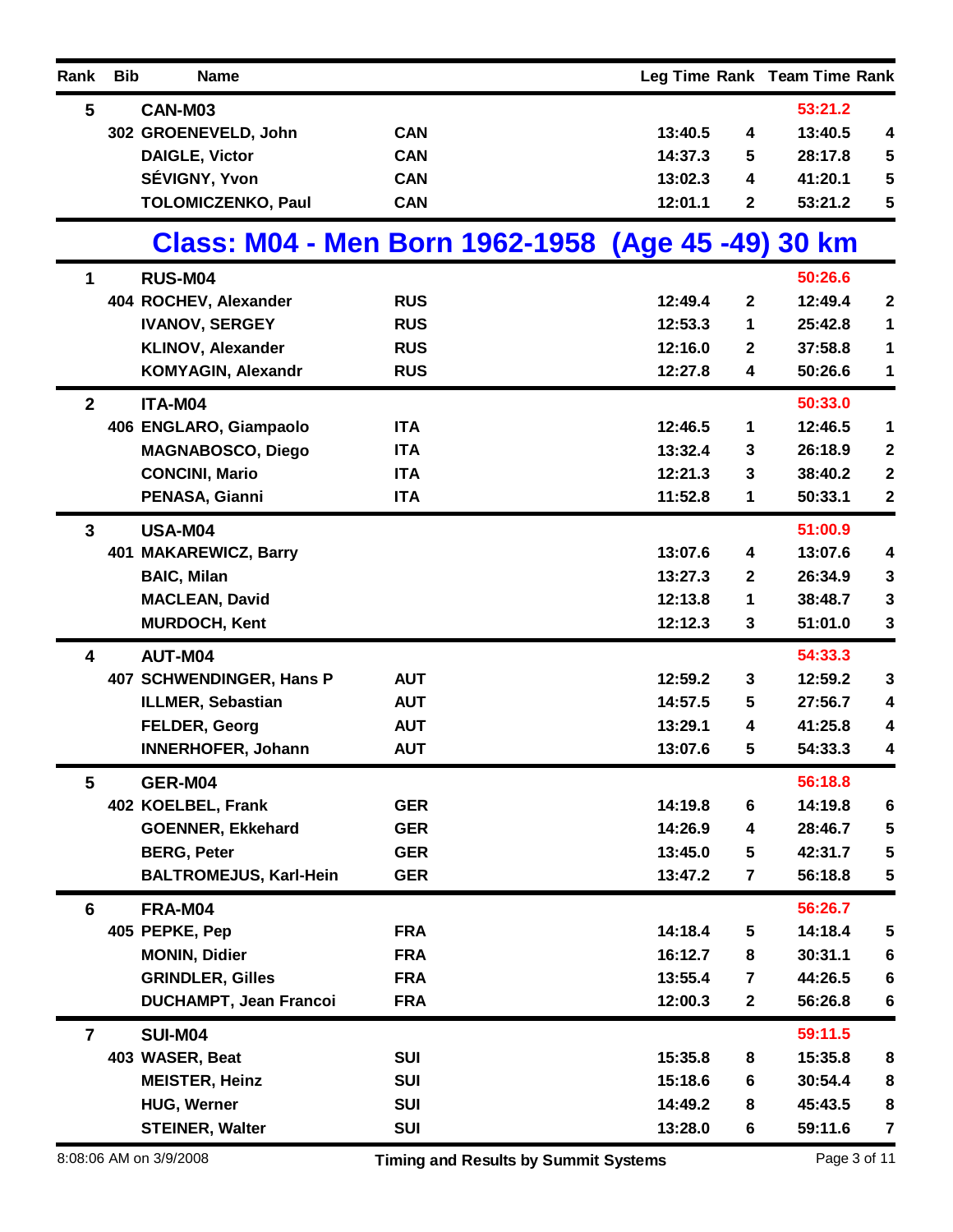| Rank           | <b>Bib</b> | <b>Name</b>                                        |                                             |         |                         | Leg Time Rank Team Time Rank |                         |
|----------------|------------|----------------------------------------------------|---------------------------------------------|---------|-------------------------|------------------------------|-------------------------|
| 8              |            | <b>CZE-SVK-M04</b>                                 |                                             |         |                         | 59:14.9                      |                         |
|                |            | 408 KAFKA, Jiri                                    | <b>CZE</b>                                  | 15:11.7 | 7                       | 15:11.7                      | 7                       |
|                |            | <b>SIARNIK, Pavol</b>                              | <b>SVK</b>                                  | 15:41.0 | 7                       | 30:52.7                      | $\overline{\mathbf{7}}$ |
|                |            | <b>HROBAK, Miroslav</b>                            | <b>SVK</b>                                  | 13:54.1 | 6                       | 44:46.8                      | $\overline{\mathbf{7}}$ |
|                |            | <b>HOJER, Miloslav</b>                             | <b>CZE</b>                                  | 14:28.2 | 8                       | 59:15.0                      | 8                       |
|                |            | Class: M05 - Men Born 1957-1953 (Age 50 -54) 30 km |                                             |         |                         |                              |                         |
| 1              |            | <b>RUS-M05</b>                                     |                                             |         |                         | 51:33.8                      |                         |
|                |            | 501 SPIRIN, Vladimir                               | <b>RUS</b>                                  | 13:04.9 | 1                       | 13:04.9                      | 1                       |
|                |            | <b>MALTSEV, Vladimir</b>                           | <b>RUS</b>                                  | 13:18.3 | 4                       | 26:23.2                      | $\mathbf 1$             |
|                |            | <b>VAYNER-KROTOV, Andrey</b>                       | <b>RUS</b>                                  | 12:36.3 | 1                       | 38:59.6                      | 1                       |
|                |            | <b>STARCHENKO, Sergey</b>                          | <b>RUS</b>                                  | 12:34.3 | 2                       | 51:33.9                      | 1                       |
| $\mathbf{2}$   |            | GER-M05                                            |                                             |         |                         | 51:55.6                      |                         |
|                |            | 504 EGGERSBERGER, Sepp                             | <b>GER</b>                                  | 13:26.0 | 3                       | 13:26.0                      | $\mathbf 3$             |
|                |            | <b>BERGELT, Mathias</b>                            | <b>GER</b>                                  | 13:04.4 | 3                       | 26:30.4                      | 4                       |
|                |            | <b>DOLD, Herbert</b>                               | <b>GER</b>                                  | 12:53.2 | 2                       | 39:23.6                      | $\boldsymbol{2}$        |
|                |            | <b>HAAS, Erwin</b>                                 | <b>GER</b>                                  | 12:32.0 | 1                       | 51:55.6                      | $\mathbf 2$             |
| 3              |            | <b>USA-M05</b>                                     |                                             |         |                         | 52:12.5                      |                         |
|                |            | 503 EDIC, David                                    |                                             | 13:36.5 | 4                       | 13:36.5                      | 4                       |
|                |            | <b>ENGEN, Jon</b>                                  |                                             | 12:52.8 | 1                       | 26:29.3                      | $\mathbf 3$             |
|                |            | <b>WOODWARD, Keith</b>                             |                                             | 13:04.9 | 4                       | 39:34.2                      | 4                       |
|                |            | <b>REYNOLDS, Rick</b>                              |                                             | 12:38.4 | 3                       | 52:12.6                      | $\mathbf 3$             |
| 4              |            | <b>CAN-M05</b>                                     |                                             |         |                         | 52:38.6                      |                         |
|                |            | 505 GAUVIN, Andre                                  | <b>CAN</b>                                  | 13:25.7 | $\mathbf{2}$            | 13:25.7                      | $\boldsymbol{2}$        |
|                |            | <b>GUDWER, Doug</b>                                | <b>CAN</b>                                  | 13:00.3 | $\mathbf{2}$            | 26:26.0                      | $\boldsymbol{2}$        |
|                |            | <b>MCCULLOCH, Larry</b>                            | <b>CAN</b>                                  | 12:58.2 | 3                       | 39:24.2                      | $\mathbf 3$             |
|                |            | POOLE, Kim                                         | <b>CAN</b>                                  | 13:14.5 | 4                       | 52:38.7                      | 4                       |
| 5              |            | <b>FRA-M05</b>                                     |                                             |         |                         | 55:49.9                      |                         |
|                |            | 507 GROB, Andre                                    | <b>FRA</b>                                  | 14:23.5 | 5                       | 14:23.5                      | 5                       |
|                |            | <b>PEQUIGNOT, Raymond</b>                          | <b>FRA</b>                                  | 14:51.9 | 6                       | 29:15.3                      | 5                       |
|                |            | <b>LEVRINO, Gilbert</b>                            | <b>FRA</b>                                  | 13:16.2 | 6                       | 42:31.5                      | 5                       |
|                |            | <b>BERTONCINI, Jacques</b>                         | <b>FRA</b>                                  | 13:18.5 | 5                       | 55:50.0                      | $\sqrt{5}$              |
| 6              |            | CZE-M05                                            |                                             |         |                         | 56:13.5                      |                         |
|                |            | 506 SYKORA, Jiri                                   | <b>CZE</b>                                  | 15:00.8 | 6                       | 15:00.8                      | $\bf 6$                 |
|                |            | <b>VOPAT, Vaclav</b>                               | <b>CZE</b>                                  | 14:40.1 | 5                       | 29:40.8                      | $\bf 6$                 |
|                |            | <b>VEJNAR, Josef</b>                               | <b>CZE</b>                                  | 13:11.9 | 5                       | 42:52.7                      | 6                       |
|                |            | <b>STAMPACH, Cestmir</b>                           | <b>CZE</b>                                  | 13:20.8 | 6                       | 56:13.6                      | $\bf 6$                 |
| $\overline{7}$ |            | GBR-M05                                            |                                             |         |                         | 1:05:51.6                    |                         |
|                |            | 502 ADAMS, Brian                                   | <b>GBR</b>                                  | 15:46.0 | 7                       | 15:46.0                      | $\overline{\mathbf{7}}$ |
|                |            | <b>WILSON, Alasdair</b>                            | <b>GBR</b>                                  | 17:55.5 | 7                       | 33:41.5                      | $\overline{\mathbf{7}}$ |
|                |            | <b>DONNELLY, Christopher</b>                       | <b>GBR</b>                                  | 15:58.6 | $\overline{7}$          | 49:40.1                      | $\overline{\mathbf{7}}$ |
|                |            | <b>RICHARDS, Christopher</b>                       | <b>GBR</b>                                  | 16:11.6 | $\overline{\mathbf{r}}$ | 1:05:51.7                    | $\overline{7}$          |
|                |            | 8:08:06 AM on 3/9/2008                             | <b>Timing and Results by Summit Systems</b> |         |                         |                              | Page 4 of 11            |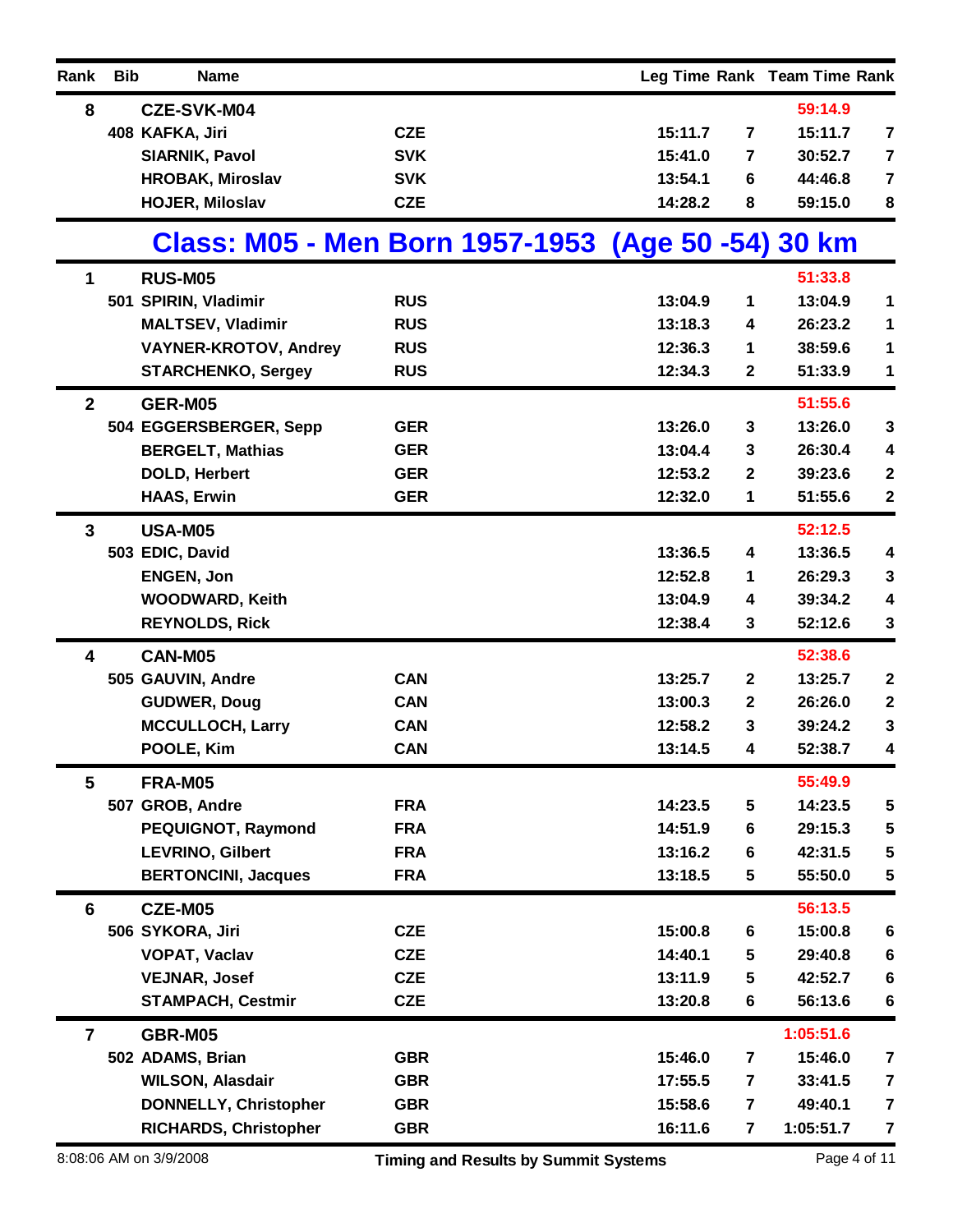| Rank           | <b>Bib</b> | <b>Name</b>                                        |            |                                             |         |                         | Leg Time Rank Team Time Rank |                         |
|----------------|------------|----------------------------------------------------|------------|---------------------------------------------|---------|-------------------------|------------------------------|-------------------------|
|                |            | <b>AUS-USA-M05</b>                                 |            |                                             |         |                         | <b>DNF</b>                   |                         |
|                |            | 508 HOERGER, Carl                                  |            |                                             |         |                         |                              |                         |
|                |            | <b>KNOEBEL, Richard</b>                            |            |                                             |         |                         |                              |                         |
|                |            | ZAHARIAS, Zac                                      | <b>AUS</b> |                                             |         |                         |                              |                         |
|                |            | <b>FEAKES, Warren</b>                              | <b>AUS</b> |                                             |         |                         |                              |                         |
|                |            | Class: M06 - Men Born 1952-1948 (Age 55 -59) 30 km |            |                                             |         |                         |                              |                         |
| 1              |            | <b>RUS-M06</b>                                     |            |                                             |         |                         | 53:12.9                      |                         |
|                |            | 607 KHVOSTOV, ALEXEY                               | <b>RUS</b> |                                             | 13:37.8 | 1                       | 13:37.8                      | 1                       |
|                |            | <b>KRASILOV, Alexey</b>                            | <b>RUS</b> |                                             | 13:34.0 | 2                       | 27:11.8                      | 1                       |
|                |            | <b>SHAMOV, Boris</b>                               | <b>RUS</b> |                                             | 12:55.9 | 1                       | 40:07.7                      | 1                       |
|                |            | SAVYK, Yaroslav                                    | <b>RUS</b> |                                             | 13:05.3 | 3                       | 53:13.0                      | 1                       |
| $\mathbf{2}$   |            | NOR-M06                                            |            |                                             |         |                         | 54:27.2                      |                         |
|                |            | 601 BUNDE, Ove                                     | <b>NOR</b> |                                             | 14:22.6 | 3                       | 14:22.6                      | $\mathbf 3$             |
|                |            | <b>JOHANSEN, Erik</b>                              | <b>NOR</b> |                                             | 13:27.6 | 1                       | 27:50.2                      | $\boldsymbol{2}$        |
|                |            | <b>VEHUSHEIA, Oddvar</b>                           | <b>NOR</b> |                                             | 13:49.4 | 4                       | 41:39.6                      | $\mathbf 2$             |
|                |            | <b>VIKINGSTAD, Einar</b>                           | <b>NOR</b> |                                             | 12:47.7 | 1                       | 54:27.3                      | $\bf 2$                 |
| $\overline{3}$ |            | <b>USA-M06</b>                                     |            |                                             |         |                         | 55:07.1                      |                         |
|                |            | 602 FORD, David                                    |            |                                             | 14:14.2 | $\mathbf{2}$            | 14:14.2                      | $\boldsymbol{2}$        |
|                |            | <b>ARMSTRONG, Doug</b>                             |            |                                             | 14:28.9 | 4                       | 28:43.1                      | 4                       |
|                |            | <b>BECKNER, Randy</b>                              |            |                                             | 13:23.3 | $\mathbf{2}$            | 42:06.4                      | 4                       |
|                |            | <b>CHRISTOPHERSON, David</b>                       |            |                                             | 13:00.8 | $\mathbf 2$             | 55:07.1                      | 3                       |
| 4              |            | GER-M06                                            |            |                                             |         |                         | 55:16.3                      |                         |
|                |            | 603 SCHWARZ, Otto                                  | <b>GER</b> |                                             | 14:28.3 | 5                       | 14:28.3                      | $\sqrt{5}$              |
|                |            | <b>MUELLER, Heinz-Juergen</b>                      | <b>GER</b> |                                             | 14:07.9 | 3                       | 28:36.2                      | 3                       |
|                |            | ILGNER, Josef                                      | <b>GER</b> |                                             | 13:28.5 | 3                       | 42:04.8                      | 3                       |
|                |            | <b>HANZLIK, Holger</b>                             | <b>GER</b> |                                             | 13:11.6 | 4                       | 55:16.4                      | 4                       |
| 5              |            | <b>CAN-M06</b>                                     |            |                                             |         |                         | 57:10.7                      |                         |
|                |            | 604 WILSON, Lyle                                   | <b>CAN</b> |                                             | 14:25.5 | 4                       | 14:25.5                      | 4                       |
|                |            | <b>MARCHAND, Gaetan</b>                            | <b>CAN</b> |                                             | 14:34.0 | 5                       | 28:59.5                      | 5                       |
|                |            | <b>MOREL, David</b>                                | <b>CAN</b> |                                             | 14:23.3 | 5                       | 43:22.8                      | 5                       |
|                |            | <b>PARSONS, Alfred</b>                             | <b>CAN</b> |                                             | 13:47.9 | $5\phantom{.0}$         | 57:10.7                      | $\sqrt{5}$              |
| 6              |            | SVK-M06                                            |            |                                             |         |                         | 1:02:33.7                    |                         |
|                |            | 608 VALENT, Bohuslav                               | <b>SVK</b> |                                             | 16:26.3 | 7                       | 16:26.3                      | $\overline{\mathbf{7}}$ |
|                |            | <b>MATEJKA, Miroslav</b>                           | <b>SVK</b> |                                             | 16:14.2 | 8                       | 32:40.5                      | 8                       |
|                |            | <b>STARON, Vladimir</b>                            | <b>SVK</b> |                                             | 14:23.6 | 6                       | 47:04.1                      | 6                       |
|                |            | <b>BARTKO, Vladimir</b>                            | <b>SVK</b> |                                             | 15:29.6 | 6                       | 1:02:33.7                    | $\bf 6$                 |
| $\overline{7}$ |            | SWE-M06                                            |            |                                             |         |                         | 1:04:00.1                    |                         |
|                |            | 606 HEDMAN, Leif                                   | <b>SWE</b> |                                             | 14:50.1 | 6                       | 14:50.1                      | 6                       |
|                |            | <b>JOHANSSON, Allan</b>                            | <b>SWE</b> |                                             | 15:59.2 | $\overline{\mathbf{r}}$ | 30:49.3                      | $\bf 6$                 |
|                |            | <b>KEINONEN, Seppo</b>                             | <b>SWE</b> |                                             | 17:40.0 | 8                       | 48:29.4                      | $\overline{\mathbf{7}}$ |
|                |            | <b>JAKOBSSON, Lars</b>                             | <b>SWE</b> |                                             | 15:30.8 | $\overline{\mathbf{r}}$ | 1:04:00.2                    | $\overline{\mathbf{7}}$ |
|                |            | 8:08:06 AM on 3/9/2008                             |            | <b>Timing and Results by Summit Systems</b> |         |                         | Page 5 of 11                 |                         |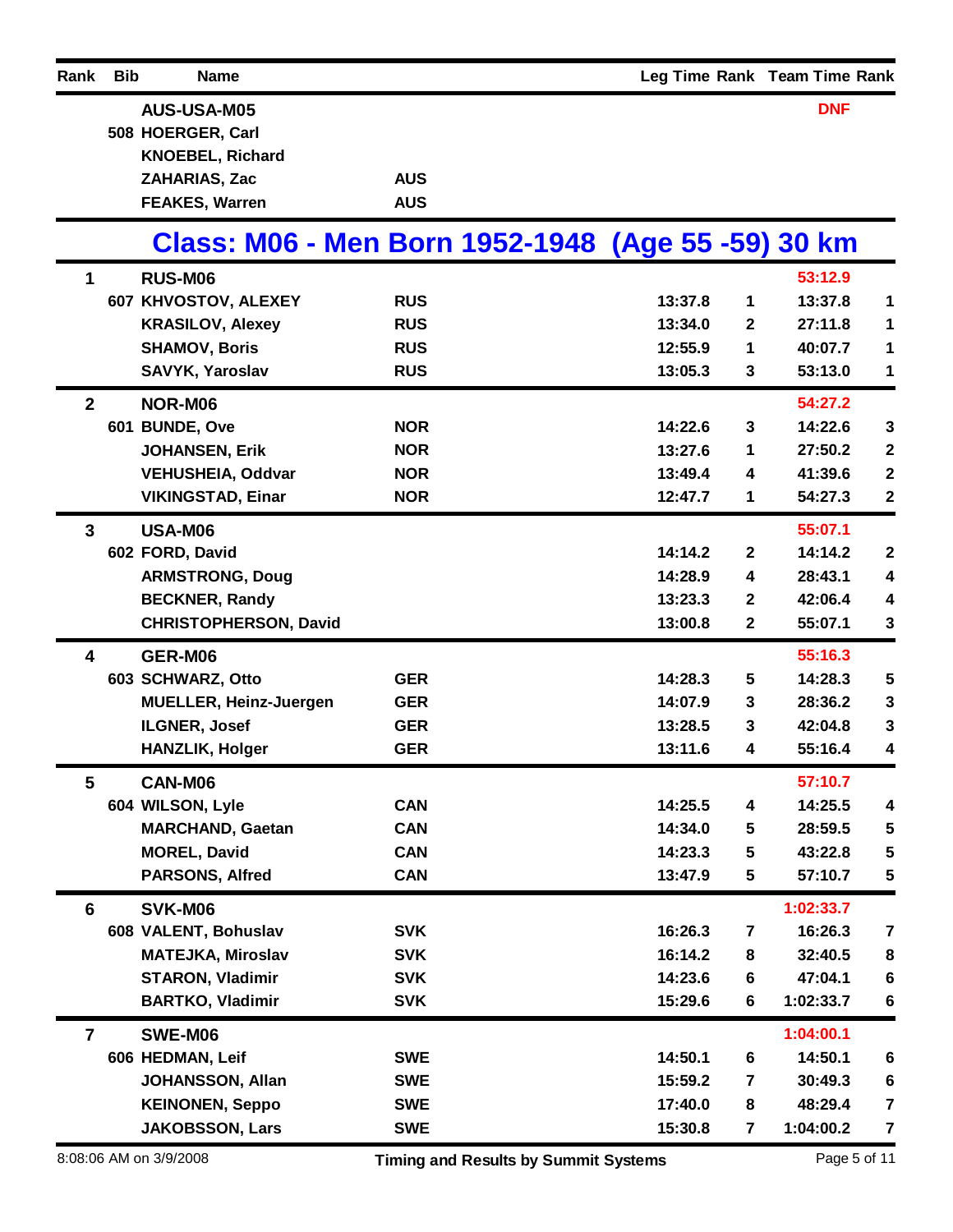| Rank         | <b>Bib</b> | <b>Name</b>                                        |            |         |                  | Leg Time Rank Team Time Rank |                         |
|--------------|------------|----------------------------------------------------|------------|---------|------------------|------------------------------|-------------------------|
| 8            |            | CZE-M06                                            |            |         |                  | 1:06:17.0                    |                         |
|              |            | 605 MATOUSEK, Tomas                                | <b>CZE</b> | 16:49.4 | 8                | 16:49.4                      | 8                       |
|              |            | <b>DVORAK, Frantisek</b>                           | <b>CZE</b> | 15:14.4 | 6                | 32:03.8                      | $\overline{\mathbf{7}}$ |
|              |            | <b>VRANA, Frantisek</b>                            | <b>CZE</b> | 17:31.1 | 7                | 49:34.8                      | 8                       |
|              |            | <b>PSCHEIDT, Jiri</b>                              | <b>CZE</b> | 16:42.2 | 8                | 1:06:17.0                    | 8                       |
|              |            | Class: M07 - Men Born 1947-1943 (Age 60 -64) 15 km |            |         |                  |                              |                         |
| 1            |            | GER-M07                                            |            |         |                  | 56:14.4                      |                         |
|              |            | 706 FRIEDEMANN, Ullrich                            | <b>GER</b> | 13:51.9 | $\mathbf{2}$     | 13:51.9                      | $\boldsymbol{2}$        |
|              |            | <b>KUFFNER, Karl</b>                               | <b>GER</b> | 14:37.2 | 1                | 28:29.0                      | 1                       |
|              |            | <b>FROHS, Guenther</b>                             | <b>GER</b> | 14:09.3 | $\boldsymbol{2}$ | 42:38.4                      | 1                       |
|              |            | <b>WEISS, Klaus</b>                                | <b>GER</b> | 13:36.1 | 3                | 56:14.5                      | 1                       |
| $\mathbf{2}$ |            | <b>USA-M07</b>                                     |            |         |                  | 57:08.6                      |                         |
|              |            | 705 DAVIS, Peter                                   |            | 15:20.3 | 4                | 15:20.3                      | 4                       |
|              |            | <b>RICE, Kenneth</b>                               |            | 15:42.0 | 4                | 31:02.2                      | 5                       |
|              |            | PLETCHER, Del                                      |            | 12:59.2 | 1                | 44:01.4                      | $\boldsymbol{2}$        |
|              |            | <b>BANKS, Murray</b>                               |            | 13:07.3 | 1                | 57:08.7                      | $\mathbf{2}$            |
| $\mathbf{3}$ |            | <b>RUS-M07</b>                                     |            |         |                  | 57:39.6                      |                         |
|              |            | 703 SALOV, Valery                                  | <b>RUS</b> | 14:39.6 | 3                | 14:39.6                      | $\mathbf 3$             |
|              |            | <b>KHARDIN, VASILIY</b>                            | <b>RUS</b> | 15:10.3 | $\mathbf{2}$     | 29:49.9                      | 3                       |
|              |            | <b>PERMINOV, Leonid</b>                            | <b>RUS</b> | 14:26.4 | 5                | 44:16.3                      | 4                       |
|              |            | POPOV, Viktor                                      | <b>RUS</b> | 13:23.3 | $\mathbf{2}$     | 57:39.7                      | 3                       |
| 4            |            | NOR-M07                                            |            |         |                  | 58:33.8                      |                         |
|              |            | 702 JOHNSEN, Kjell                                 | <b>NOR</b> | 13:49.6 | 1                | 13:49.6                      | 1                       |
|              |            | <b>KARLSEN, Svein</b>                              | <b>NOR</b> | 15:54.3 | 5                | 29:43.9                      | $\boldsymbol{2}$        |
|              |            | <b>SVENDSEN, Haakon</b>                            | <b>NOR</b> | 14:26.4 | 4                | 44:10.3                      | 3                       |
|              |            | <b>KVERNERUD, Knut</b>                             | <b>NOR</b> | 14:23.6 | 4                | 58:33.8                      | 4                       |
| 5            |            | SWE-M07                                            |            |         |                  | 1:00:04.4                    |                         |
|              |            | 704 SAKSMAN, Erkki                                 | <b>SWE</b> | 15:22.5 | 5                | 15:22.5                      | 5                       |
|              |            | <b>FORSBERG, Artur</b>                             | <b>SWE</b> | 15:27.6 | 3                | 30:50.1                      | 4                       |
|              |            | <b>OLOFSSON, Stig</b>                              | <b>SWE</b> | 14:25.5 | 3                | 45:15.6                      | 5                       |
|              |            | <b>KYLLOENEN, Riku</b>                             | <b>SWE</b> | 14:48.8 | $5\phantom{.0}$  | 1:00:04.5                    | 5                       |
| 6            |            | <b>FRA-M07</b>                                     |            |         |                  | 1:08:13.2                    |                         |
|              |            | 701 VIGNARD, Pierre                                | <b>FRA</b> | 16:43.9 | 6                | 16:43.9                      | $\bf 6$                 |
|              |            | <b>BERBOTTINO, Jérome-Pie</b>                      | <b>FRA</b> | 18:54.9 | 6                | 35:38.8                      | $\boldsymbol{6}$        |
|              |            | <b>EYBERT-PRUDHOMME, Ja</b>                        | <b>FRA</b> | 15:37.4 | 6                | 51:16.2                      | $6\phantom{1}6$         |
|              |            | JOYAUD, Jean-Michel                                | <b>FRA</b> | 16:57.0 | 6                | 1:08:13.2                    | 6                       |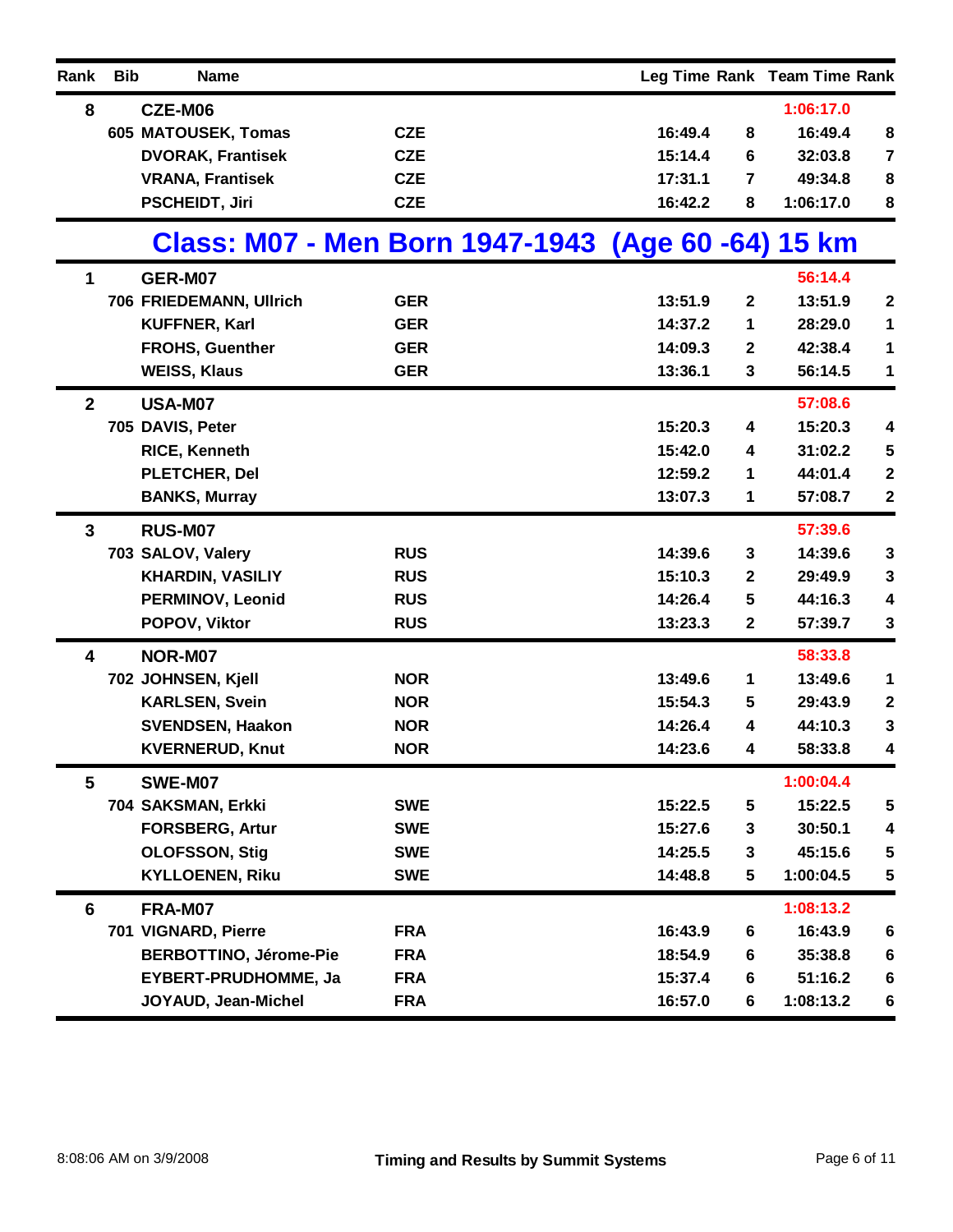| Rank           | <b>Bib</b> | <b>Name</b>                |                                                    |         |              | Leg Time Rank Team Time Rank |                  |
|----------------|------------|----------------------------|----------------------------------------------------|---------|--------------|------------------------------|------------------|
|                |            |                            | Class: M08 - Men Born 1942-1938 (Age 65 -69) 15 km |         |              |                              |                  |
| $\mathbf 1$    |            | NOR-M08                    |                                                    |         |              | 56:02.3                      |                  |
|                |            | 803 FLATEN, Olav           | <b>NOR</b>                                         | 14:11.6 | 1            | 14:11.6                      | 1                |
|                |            | <b>KVAALE, Ola</b>         | <b>NOR</b>                                         | 13:56.6 | 1            | 28:08.2                      | 1                |
|                |            | <b>MATBERG, Sverre</b>     | <b>NOR</b>                                         | 14:06.5 | 1            | 42:14.7                      | 1                |
|                |            | <b>HAGEN, Finn Magnar</b>  | <b>NOR</b>                                         | 13:47.7 | 1            | 56:02.3                      | 1                |
| $\overline{2}$ |            | GER-M08                    |                                                    |         |              | 1:00:08.4                    |                  |
|                |            | 804 HIERLMEIER, Walter     | <b>GER</b>                                         | 14:12.0 | $\mathbf{2}$ | 14:12.0                      | $\boldsymbol{2}$ |
|                |            | <b>KAMPHENKEL, Karl</b>    | <b>GER</b>                                         | 15:25.6 | 3            | 29:37.6                      | $\boldsymbol{2}$ |
|                |            | <b>GRUNER, Gerhard</b>     | <b>GER</b>                                         | 15:20.8 | 3            | 44:58.4                      | $\boldsymbol{2}$ |
|                |            | FERSTL, Alban              | <b>GER</b>                                         | 15:10.1 | 5            | 1:00:08.4                    | $\boldsymbol{2}$ |
| 3              |            | <b>USA-M08</b>             |                                                    |         |              | 1:01:14.8                    |                  |
|                |            | 805 GRAY, Bob              |                                                    | 15:11.9 | 3            | 15:11.9                      | $\mathbf{3}$     |
|                |            | <b>DAVIS, Alec</b>         |                                                    | 16:23.7 | 5            | 31:35.6                      | 4                |
|                |            | <b>OSLAND, Odd</b>         |                                                    | 15:25.6 | 4            | 47:01.3                      | 4                |
|                |            | <b>ANDREWS, Andy</b>       |                                                    | 14:13.6 | $\mathbf{2}$ | 1:01:14.9                    | $\mathbf{3}$     |
| 4              |            | CAN-M08                    |                                                    |         |              | 1:01:33.9                    |                  |
|                |            | 801 GAARDER, Per           | <b>CAN</b>                                         | 16:27.8 | 6            | 16:27.8                      | $\boldsymbol{6}$ |
|                |            | <b>SANTALA, Risto</b>      | <b>CAN</b>                                         | 16:02.2 | 4            | 32:30.0                      | 5                |
|                |            | <b>AUBE, Gabriel</b>       | <b>CAN</b>                                         | 14:41.6 | $\mathbf{2}$ | 47:11.6                      | 5                |
|                |            | <b>SCHOPP, Gerhard</b>     | <b>CAN</b>                                         | 14:22.4 | 3            | 1:01:34.0                    | 4                |
| 5              |            | <b>RUS-M08</b>             |                                                    |         |              | 1:02:11.2                    |                  |
|                |            | 806 SHCHEPETKIN, Yury      | <b>RUS</b>                                         | 15:26.6 | 4            | 15:26.6                      | 4                |
|                |            | <b>BUYANKIN, Gennady</b>   | <b>RUS</b>                                         | 14:50.1 | $\mathbf{2}$ | 30:16.7                      | $\mathbf{3}$     |
|                |            | <b>LYANGUZOV, Nikolay</b>  | <b>RUS</b>                                         | 16:23.8 | 5            | 46:40.5                      | $\mathbf{3}$     |
|                |            | <b>SARTAKOV, Alexander</b> | <b>RUS</b>                                         | 15:30.7 | 6            | 1:02:11.2                    | 5                |
| 6              |            | ITA-M08                    |                                                    |         |              | 1:04:55.7                    |                  |
|                |            | 802 MARTINI, Roberto       | <b>ITA</b>                                         | 15:32.2 | 5            | 15:32.2                      | 5                |
|                |            | <b>CASNA, Flavio</b>       | <b>ITA</b>                                         | 17:13.5 | 6            | 32:45.7                      | $\bf 6$          |
|                |            | <b>POLETTI, Gabriele</b>   | <b>ITA</b>                                         | 17:09.5 | 6            | 49:55.3                      | $6\phantom{1}6$  |
|                |            | <b>SONNA, Matteo</b>       | <b>ITA</b>                                         | 15:00.5 | 4            | 1:04:55.8                    | 6                |
|                |            |                            | Class: M09 - Men Born 1937-1933 (Age 70 -74) 15 km |         |              |                              |                  |
| 1              |            | <b>RUS-M09</b>             |                                                    |         |              | 1:03:20.8                    |                  |
|                |            | 904 BYSTRIEVSKIY, Alexey   | <b>RUS</b>                                         | 15:36.2 | 1            | 15:36.2                      | 1                |
|                |            | <b>STEKLOV, Oleg</b>       | <b>RUS</b>                                         | 16:16.7 | 1            | 31:52.9                      | $\mathbf 1$      |
|                |            | <b>MUKHIN, Victor</b>      | <b>RUS</b>                                         | 15:37.2 | $\mathbf{2}$ | 47:30.1                      | $\mathbf 1$      |
|                |            | <b>KUROCHKIN, Vitaly</b>   | <b>RUS</b>                                         | 15:50.7 | $\mathbf{2}$ | 1:03:20.8                    | 1                |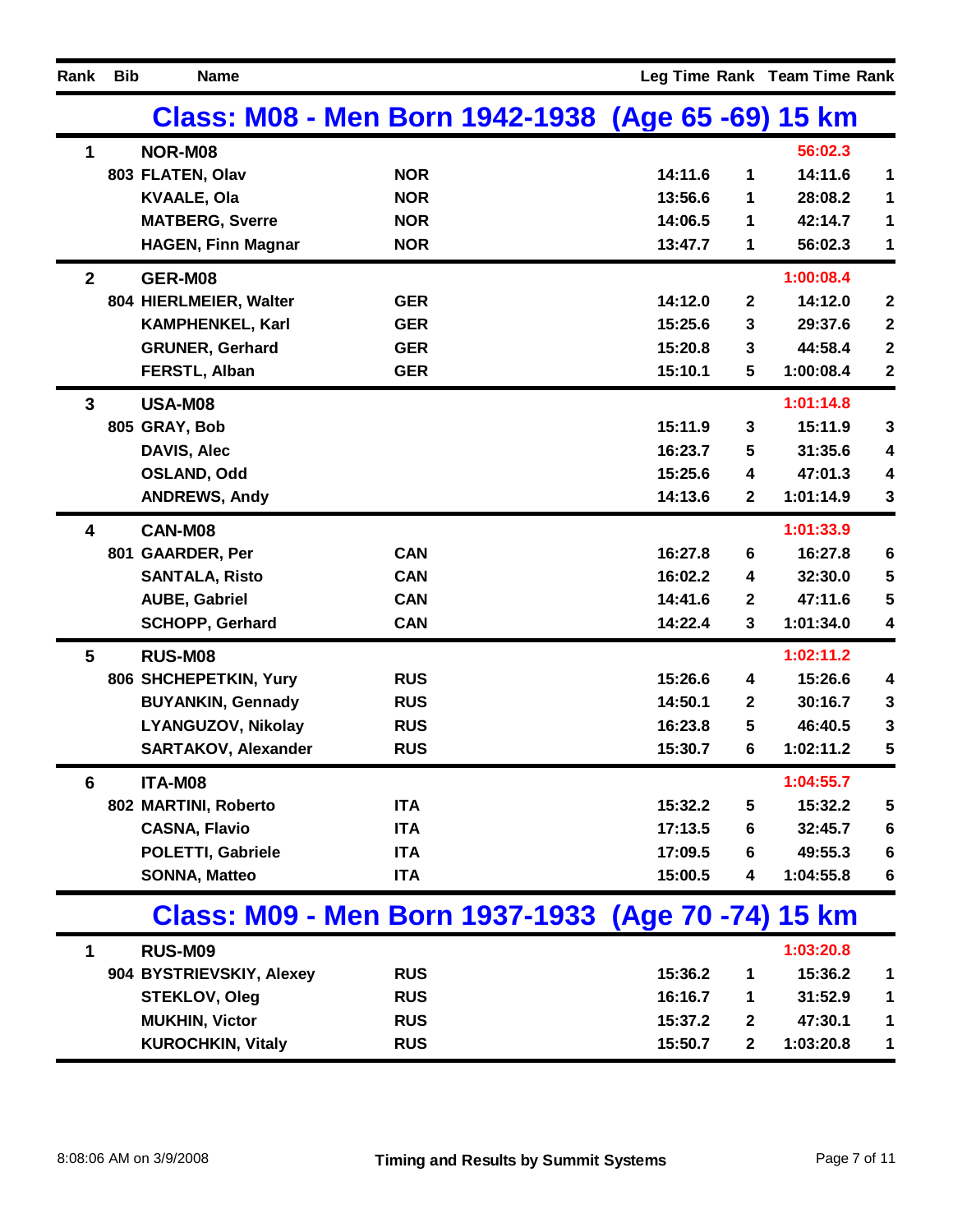| Rank         | <b>Bib</b> | <b>Name</b>                  |            |                                                     |                  | Leg Time Rank Team Time Rank |                         |
|--------------|------------|------------------------------|------------|-----------------------------------------------------|------------------|------------------------------|-------------------------|
| $\mathbf{2}$ |            | GER-M09                      |            |                                                     |                  | 1:07:10.9                    |                         |
|              |            | 903 GUTHARDT, Otto           | <b>GER</b> | 17:32.0                                             | 3                | 17:32.0                      | $\mathbf{3}$            |
|              |            | <b>ROLLER, Siegfried</b>     | <b>GER</b> | 17:49.0                                             | $\mathbf{2}$     | 35:21.1                      | $\boldsymbol{2}$        |
|              |            | <b>POEHLMANN, Herbert</b>    | <b>GER</b> | 16:07.1                                             | 3                | 51:28.2                      | $\mathbf{2}$            |
|              |            | <b>MAIER, Franz</b>          | <b>GER</b> | 15:42.7                                             | 1                | 1:07:10.9                    | $\boldsymbol{2}$        |
| $\mathbf{3}$ |            | <b>USA-M09</b>               |            |                                                     |                  | 1:10:57.8                    |                         |
|              |            | 902 GINI, Donald             |            | 20:10.0                                             | 4                | 20:10.0                      | $\overline{\mathbf{4}}$ |
|              |            | <b>MITCHEL, Arthur</b>       |            | 19:04.2                                             | 3                | 39:14.2                      | $\mathbf{3}$            |
|              |            | <b>CARTER, Tim</b>           |            | 15:31.5                                             | 1                | 54:45.6                      | $\mathbf{3}$            |
|              |            | <b>BILDEN, Donald</b>        |            | 16:12.2                                             | 3                | 1:10:57.8                    | 3                       |
|              |            | NOR-M09                      |            |                                                     |                  | <b>DNF</b>                   |                         |
|              |            | 901 LOEVTANGEN, Magne        | <b>NOR</b> | 16:53.7                                             | $\mathbf{2}$     | 16:53.7                      | $\overline{2}$          |
|              |            | <b>GAUSTAD, Rolf O</b>       | <b>NOR</b> |                                                     |                  |                              |                         |
|              |            | LØBERG, Kåre                 | <b>NOR</b> |                                                     |                  |                              |                         |
|              |            | <b>BERLAND, Alf</b>          | <b>NOR</b> |                                                     |                  |                              |                         |
|              |            |                              |            | Class: M10 - Men Born 1932-1908 (Age 75 -99) 10 km  |                  |                              |                         |
| 1            |            | NOR-M10                      |            |                                                     |                  | 1:07:51.8                    |                         |
|              |            | 932 ESPENES, Hans            | <b>NOR</b> | 16:45.8                                             | 1                | 16:45.8                      | 1                       |
|              |            | <b>TRONSMOEN, Gunnar</b>     | <b>NOR</b> | 16:17.3                                             | 1                | 33:03.1                      | 1                       |
|              |            | <b>HAUGLAND, Arnfinn</b>     | <b>NOR</b> | 17:39.0                                             | 1                | 50:42.1                      | 1                       |
|              |            | <b>BERG, Aarstein</b>        | <b>NOR</b> | 17:09.8                                             | 1                | 1:07:51.9                    | 1                       |
| $\mathbf{2}$ |            | <b>USA-M10</b>               |            |                                                     |                  | 1:22:56.0                    |                         |
|              |            | 931 FRENCH, Charley          |            | 18:51.0                                             | $\mathbf{2}$     | 18:51.0                      | $\mathbf{2}$            |
|              |            | <b>MARTIN, Charles</b>       |            | 28:03.6                                             | $\mathbf{2}$     | 46:54.6                      | $\boldsymbol{2}$        |
|              |            | <b>LASSERUD, Bjorn</b>       |            | 18:10.2                                             | $\mathbf{2}$     | 1:05:04.9                    | $\mathbf{2}$            |
|              |            | <b>MILLER, Mack</b>          |            | 17:51.2                                             | $\mathbf 2$      | 1:22:56.0                    | $\mathbf 2$             |
|              |            |                              |            | Class: F1 - Women Born 1977-1968 (Age 30 -39) 15 km |                  |                              |                         |
| 1            |            | <b>RUS-F1</b>                |            |                                                     |                  | 59:35.1                      |                         |
|              |            | 13 KLIMASHINA, Liubov        | <b>RUS</b> | 15:25.3                                             | 1                | 15:25.3                      | 1                       |
|              |            | <b>SAMIT, Irina</b>          | <b>RUS</b> | 15:56.8                                             | $\mathbf{2}$     | 31:22.0                      | 1                       |
|              |            | <b>CHEREPANOVA, Svetlana</b> | <b>RUS</b> | 14:05.7                                             | 1                | 45:27.7                      | 1                       |
|              |            | FIRSOVA, Svetlana            | <b>RUS</b> | 14:07.4                                             | $\boldsymbol{2}$ | 59:35.1                      | 1                       |
| $\mathbf{2}$ |            | USA-F1                       |            |                                                     |                  | 1:00:39.1                    |                         |
|              |            | 11 SCHEVE, Inge              |            | 15:32.6                                             | $\boldsymbol{2}$ | 15:32.6                      | $\boldsymbol{2}$        |
|              |            | <b>LEWIS, Melissa</b>        |            | 15:53.0                                             | 1                | 31:25.5                      | $\mathbf 2$             |
|              |            | <b>ZURN, Molly</b>           |            | 14:20.6                                             | $\mathbf{2}$     | 45:46.2                      | $\mathbf 2$             |
|              |            | <b>OPPENHEIMER, Karen</b>    |            | 14:53.0                                             | 3                | 1:00:39.2                    | $\boldsymbol{2}$        |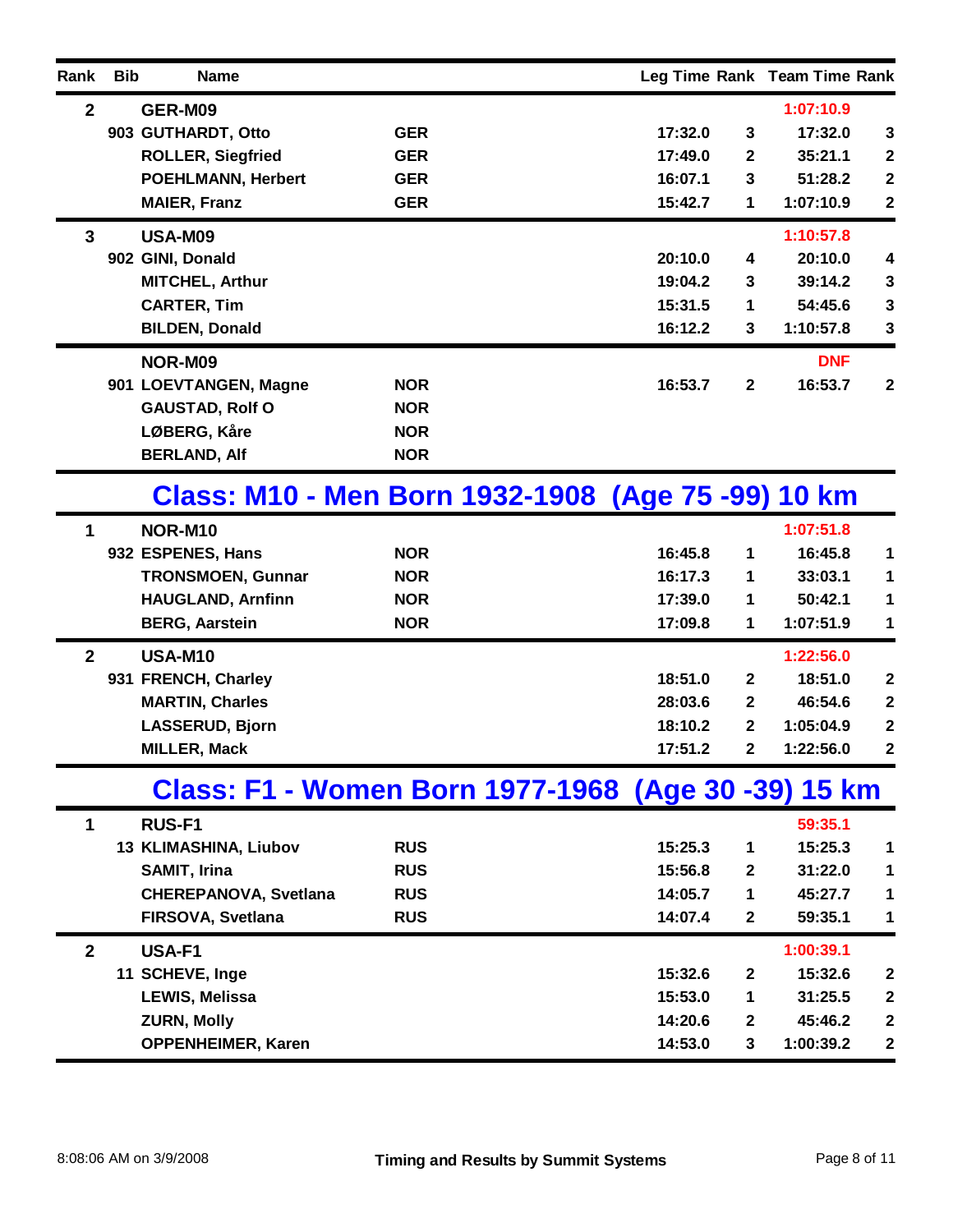| Rank            | <b>Bib</b> | <b>Name</b>                  |                                                     |         |              | Leg Time Rank Team Time Rank |                  |
|-----------------|------------|------------------------------|-----------------------------------------------------|---------|--------------|------------------------------|------------------|
| $\mathbf{3}$    |            | ITA-F1                       |                                                     |         |              | 1:03:37.0                    |                  |
|                 |            | 14 MENEAN, Luigina           | <b>ITA</b>                                          | 15:59.9 | 4            | 15:59.9                      | 4                |
|                 |            | ZANATTA, Vania               | <b>ITA</b>                                          | 17:04.9 | 4            | 33:04.7                      | 4                |
|                 |            | <b>PICHLER, Concetta</b>     | <b>ITA</b>                                          | 17:11.8 | 5            | 50:16.6                      | 4                |
|                 |            | <b>CARMAGNOLA, Daniela</b>   | <b>ITA</b>                                          | 13:20.5 | 1            | 1:03:37.0                    | $\mathbf{3}$     |
| 4               |            | CAN-F1                       |                                                     |         |              | 1:03:46.2                    |                  |
|                 |            | 15 MIGAY, Marcia             | <b>CAN</b>                                          | 15:33.1 | 3            | 15:33.1                      | 3                |
|                 |            | <b>GREENFIELD, Karen</b>     | <b>CAN</b>                                          | 16:45.6 | 3            | 32:18.7                      | $\mathbf{3}$     |
|                 |            | <b>CAMPBELL URNESS, Alis</b> | <b>CAN</b>                                          | 16:26.2 | 4            | 48:44.8                      | $\mathbf{3}$     |
|                 |            | <b>MATHYS, Katja</b>         | <b>CAN</b>                                          | 15:01.4 | 4            | 1:03:46.2                    | 4                |
| $5\phantom{.0}$ |            | GER-F1                       |                                                     |         |              | 1:12:05.8                    |                  |
|                 |            | 12 HAERLE, Petra             | <b>GER</b>                                          | 22:17.8 | 5            | 22:17.8                      | 5                |
|                 |            | <b>RIEDL, Monika</b>         | <b>GER</b>                                          | 18:10.7 | 5            | 40:28.5                      | 5                |
|                 |            | <b>KOELBEL, Sandra</b>       | <b>GER</b>                                          | 16:00.4 | 3            | 56:28.9                      | 5                |
|                 |            | <b>ECKENFELS, Petra</b>      | <b>GER</b>                                          | 15:36.9 | 5            | 1:12:05.8                    | 5                |
|                 |            |                              | Class: F2 - Women Born 1967-1958 (Age 40 -49) 15 km |         |              |                              |                  |
| 1               |            | USA-F2                       |                                                     |         |              | 54:30.1                      |                  |
|                 |            | 24 REID, Beth                |                                                     | 13:46.9 | 1            | 13:46.9                      | 1                |
|                 |            | RABINOWITZ, Judith           |                                                     | 15:06.5 | 3            | 28:53.4                      | $\mathbf{2}$     |
|                 |            | <b>HALL, Leslie</b>          |                                                     | 12:54.2 | 1            | 41:47.6                      | 1                |
|                 |            | <b>MCCABE, Laura</b>         |                                                     | 12:42.5 | 1            | 54:30.1                      | 1                |
| $\mathbf{2}$    |            | <b>RUS-F2</b>                |                                                     |         |              | 55:59.5                      |                  |
|                 |            | 21 TULINA, Nadezda           | <b>RUS</b>                                          | 14:51.0 | $\mathbf{2}$ | 14:51.0                      | $\boldsymbol{2}$ |
|                 |            | <b>MATVEEVA, Elena</b>       | <b>RUS</b>                                          | 13:47.5 | 1            | 28:38.6                      | 1                |
|                 |            | <b>RODKINA, Irina</b>        | <b>RUS</b>                                          | 13:31.1 | $\mathbf{2}$ | 42:09.7                      | $\boldsymbol{2}$ |
|                 |            | ROMANENKO, Liliya            | <b>RUS</b>                                          | 13:49.9 | 3            | 55:59.6                      | 2                |
| 3               |            | CAN-F2                       |                                                     |         |              | 58:26.5                      |                  |
|                 |            | 23 MARTINEAU, Louise         | <b>CAN</b>                                          | 15:22.1 | 3            | 15:22.1                      | $\mathbf{3}$     |
|                 |            | <b>HAWKINS, Maria</b>        | <b>CAN</b>                                          | 14:54.9 | $\mathbf 2$  | 30:17.0                      | $\mathbf{3}$     |
|                 |            | <b>TURNER, Barbara</b>       | <b>CAN</b>                                          | 14:29.6 | 3            | 44:46.6                      | $\mathbf{3}$     |
|                 |            | <b>BURDEN, Nancy</b>         | <b>CAN</b>                                          | 13:40.0 | $\mathbf 2$  | 58:26.6                      | $\mathbf{3}$     |
| 4               |            | NOR-F2                       |                                                     |         |              | 1:02:36.9                    |                  |
|                 |            | 25 MEISAL, Synnøve           | <b>NOR</b>                                          | 15:50.5 | 4            | 15:50.5                      | 4                |
|                 |            | <b>HOYVIK, Berit</b>         | <b>NOR</b>                                          | 17:33.9 | 4            | 33:24.3                      | 4                |
|                 |            | LIBY, Jekke                  | <b>NOR</b>                                          | 15:07.7 | 4            | 48:32.1                      | 4                |
|                 |            | <b>KJEMPERUD, Aud</b>        | <b>NOR</b>                                          | 14:04.9 | 4            | 1:02:37.0                    | 4                |
| $5\phantom{.0}$ |            | <b>AUS-GBR-F2</b>            |                                                     |         |              | 1:06:32.3                    |                  |
|                 |            | 26 MELVEY, Camille           | <b>AUS</b>                                          | 15:56.6 | 5            | 15:56.6                      | 5                |
|                 |            | <b>MOONEY, Sian</b>          | <b>GBR</b>                                          | 18:05.5 | 5            | 34:02.2                      | 5                |
|                 |            | <b>FEAKES, Deborah</b>       | <b>AUS</b>                                          | 16:31.7 | 6            | 50:33.9                      | 5                |
|                 |            | <b>VERGONA, Chris</b>        | <b>AUS</b>                                          | 15:58.4 | 6            | 1:06:32.3                    | 5                |
|                 |            | 8:08:06 AM on 3/9/2008       | <b>Timing and Results by Summit Systems</b>         |         |              |                              | Page 9 of 11     |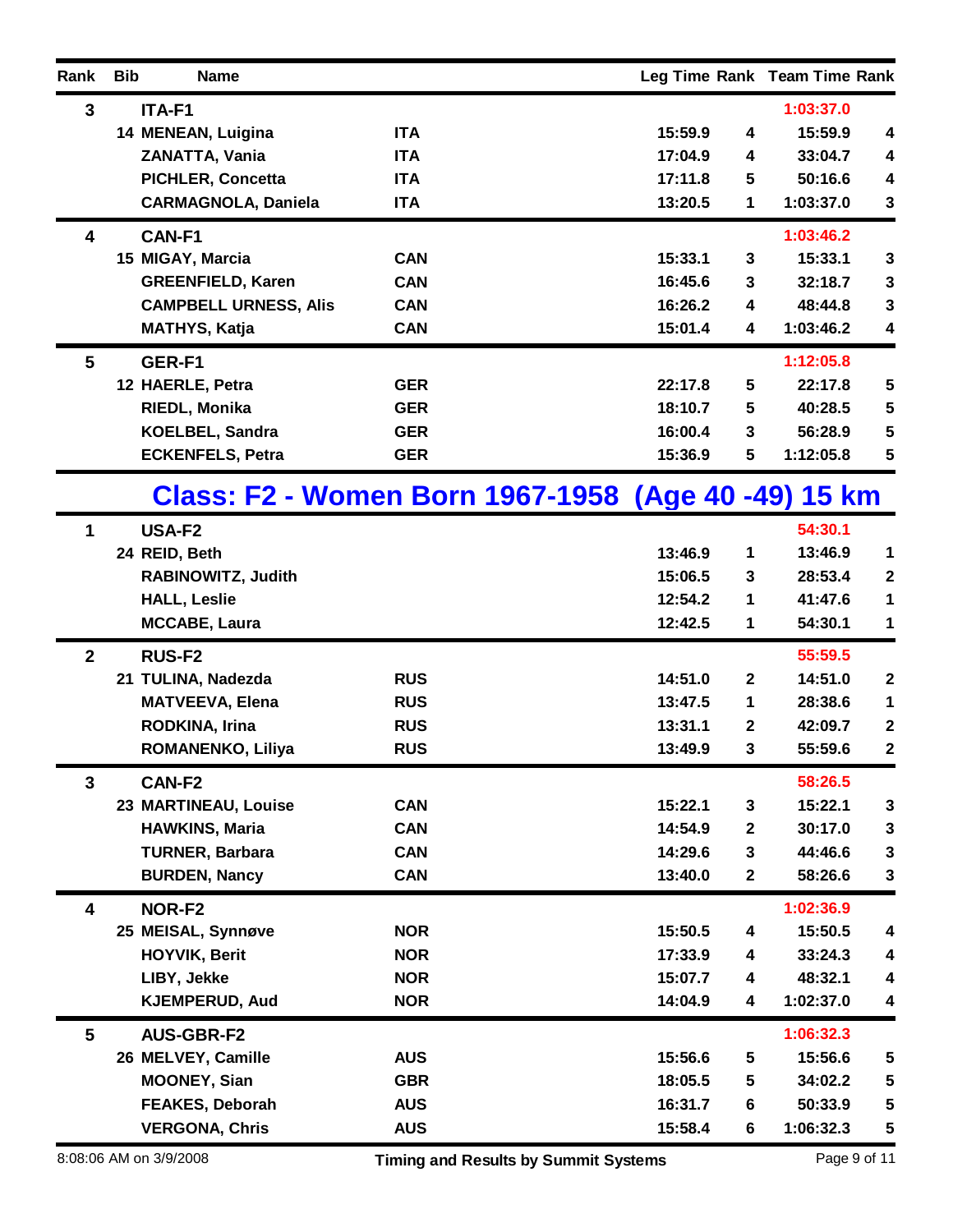| Rank         | <b>Bib</b><br><b>Name</b>                           |            |         |              | Leg Time Rank Team Time Rank |                  |
|--------------|-----------------------------------------------------|------------|---------|--------------|------------------------------|------------------|
| 6            | GER-F2                                              |            |         |              | 1:07:07.6                    |                  |
|              | 22 MOORS, Christine                                 | <b>GER</b> | 17:10.7 | 6            | 17:10.7                      | $6\phantom{1}6$  |
|              | <b>KLINGE, Sigrid</b>                               | <b>GER</b> | 18:06.0 | 6            | 35:16.7                      | $6\phantom{1}6$  |
|              | DOLD, Gaby                                          | <b>GER</b> | 15:54.9 | 5            | 51:11.6                      | $6\phantom{1}6$  |
|              | LUCK, Heike                                         | <b>GER</b> | 15:56.0 | 5            | 1:07:07.6                    | 6                |
|              | Class: F3 - Women Born 1957-1948 (Age 50 -59) 15 km |            |         |              |                              |                  |
| 1            | RUS-F <sub>3</sub>                                  |            |         |              | 58:56.0                      |                  |
|              | 32 METELEVA, Nina                                   | <b>RUS</b> | 15:56.4 | 3            | 15:56.4                      | 3                |
|              | ZAGIDULINA, Raufa                                   | <b>RUS</b> | 14:45.2 | 1            | 30:41.6                      | $\boldsymbol{2}$ |
|              | KOZHEVINA, Sofya                                    | <b>RUS</b> | 14:37.9 | $\mathbf{2}$ | 45:19.6                      | $\mathbf{2}$     |
|              | <b>ESIPOVA, Tatiana</b>                             | <b>RUS</b> | 13:36.5 | 1            | 58:56.1                      | 1                |
| $\mathbf{2}$ | USA-F3                                              |            |         |              | 59:54.8                      |                  |
|              | 33 ELLIS, Kate                                      |            | 15:03.2 | 1            | 15:03.2                      | $\mathbf{1}$     |
|              | <b>RITZ, Muffy</b>                                  |            | 15:24.8 | 2            | 30:28.0                      | $\mathbf 1$      |
|              | <b>HAKANSSON, Debbie</b>                            |            | 14:32.1 | 1            | 45:00.2                      | $\mathbf 1$      |
|              | <b>MEYER, Katie</b>                                 |            | 14:54.7 | $\mathbf{2}$ | 59:54.8                      | $\boldsymbol{2}$ |
| $\mathbf{3}$ | CAN-F3                                              |            |         |              | 1:03:52.9                    |                  |
|              | 31 CHRISTIANSON, Delia                              | <b>CAN</b> | 15:48.8 | $\mathbf{2}$ | 15:48.8                      | $\boldsymbol{2}$ |
|              | <b>BUCHANAN-MAPPIN, Jud</b>                         | <b>CAN</b> | 16:54.2 | 3            | 32:43.0                      | $\mathbf{3}$     |
|              | <b>GRATER, Wendy</b>                                | <b>CAN</b> | 15:47.1 | 3            | 48:30.1                      | 3                |
|              | <b>BOUCHARD, Diane</b>                              | <b>CAN</b> | 15:22.8 | 3            | 1:03:53.0                    | $\mathbf{3}$     |
|              | Class: F4 - Women Born 1947-1908 (Age 60 -99) 15 km |            |         |              |                              |                  |
| 1            | <b>USA-F4</b>                                       |            |         |              | 1:04:40.8                    |                  |
|              | 42 HOSMER, Trina                                    |            | 15:31.0 | 1            | 15:31.0                      | 1                |
|              | <b>SCHLUTER, Elizabeth</b>                          |            | 17:19.4 | 1            | 32:50.4                      | 1                |
|              | LANE, June                                          |            | 15:39.1 | 1            | 48:29.5                      | $\mathbf 1$      |
|              | <b>ANDERSEN, Gabriele</b>                           |            | 16:11.4 | 1            | 1:04:40.8                    | 1                |
| $\mathbf{2}$ | <b>RUS-F4</b>                                       |            |         |              | 1:10:13.0                    |                  |
|              | 41 SUCHKOVA, Rima                                   | <b>RUS</b> | 18:03.9 | $\mathbf 2$  | 18:03.9                      | $\boldsymbol{2}$ |
|              | <b>GRIGORIEVA, Tamara</b>                           | <b>RUS</b> | 18:11.7 | $\mathbf 2$  | 36:15.6                      | $\boldsymbol{2}$ |
|              | GOLUBKOVA, Ludmila                                  | <b>RUS</b> | 17:00.3 | $\mathbf 2$  | 53:15.8                      | $\boldsymbol{2}$ |
|              | <b>KENAREVA, Liudmila</b>                           | <b>RUS</b> | 16:57.2 | $\mathbf{2}$ | 1:10:13.1                    | $\boldsymbol{2}$ |
| 3            | SWE-F4                                              |            |         |              | 1:16:04.1                    |                  |
|              | 43 ERIKSSON, Gun                                    | <b>SWE</b> | 18:04.4 | 3            | 18:04.4                      | 3                |
|              | <b>ERIKSSON, Gerd</b>                               | <b>SWE</b> | 18:45.8 | 3            | 36:50.2                      | $\mathbf{3}$     |
|              | <b>EDLUND, Inger</b>                                | <b>SWE</b> | 21:22.6 | 3            | 58:12.8                      | 3                |
|              | <b>LINDGREN, Eivor</b>                              | <b>SWE</b> | 17:51.3 | 3            | 1:16:04.1                    | $\mathbf{3}$     |